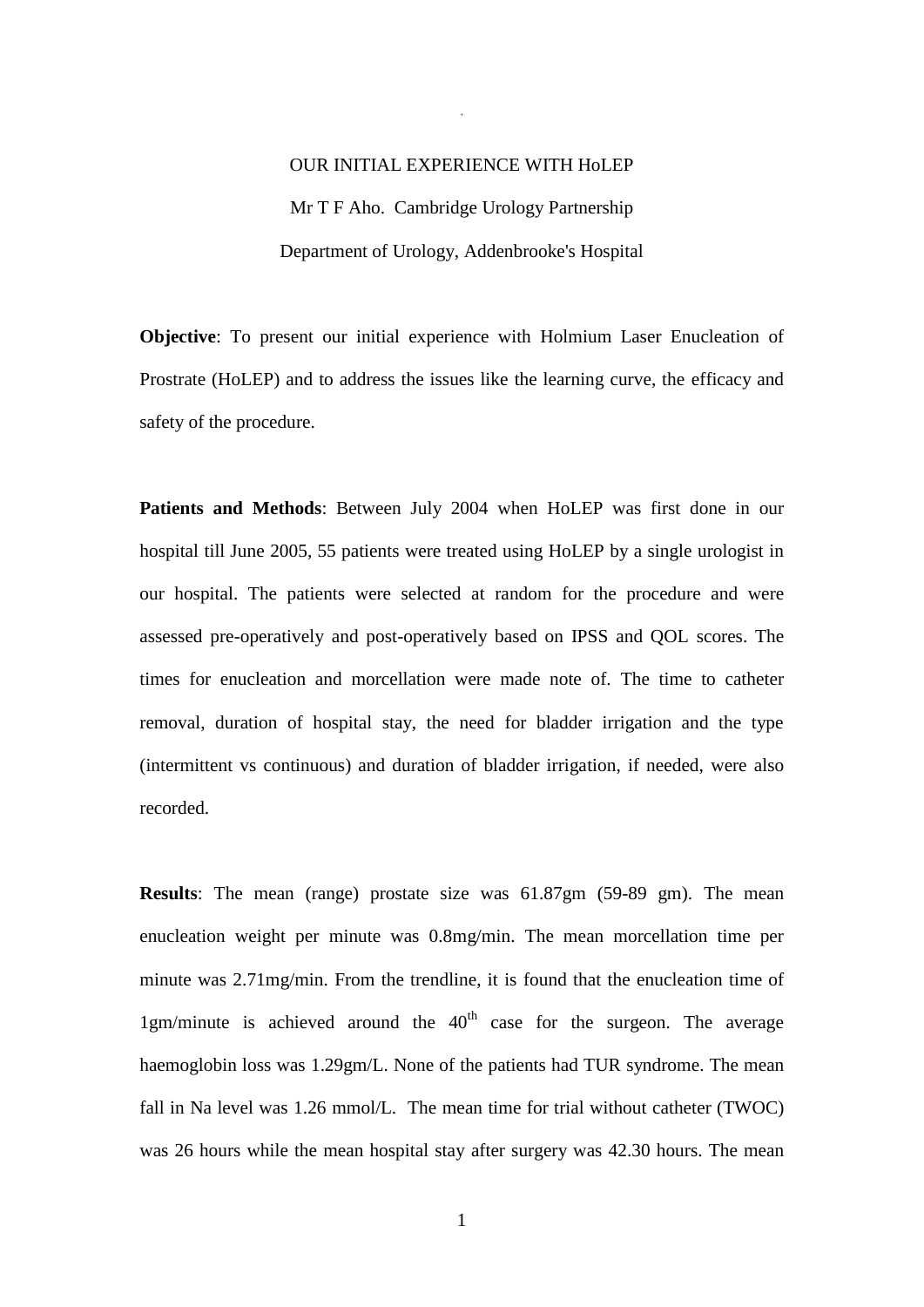IPSS after the procedure fell from 24 to 5.6 while the mean QOL scores fell from 6.4 to 2.4 after the procedure. The incidence of urinary incontinence was found in 5 cases of 55 at the time of discharge while none had it at the time of  $2<sup>nd</sup>$  review.

**Conclusion:** HoLEP is an effective treatment option especially for larger prostate adenomas. Complications like TUR syndrome and blood loss associated with resection of larger prostates by TURP are conspicuous by their absence. The efficiency of enucleation and morcellation increases as experience increases.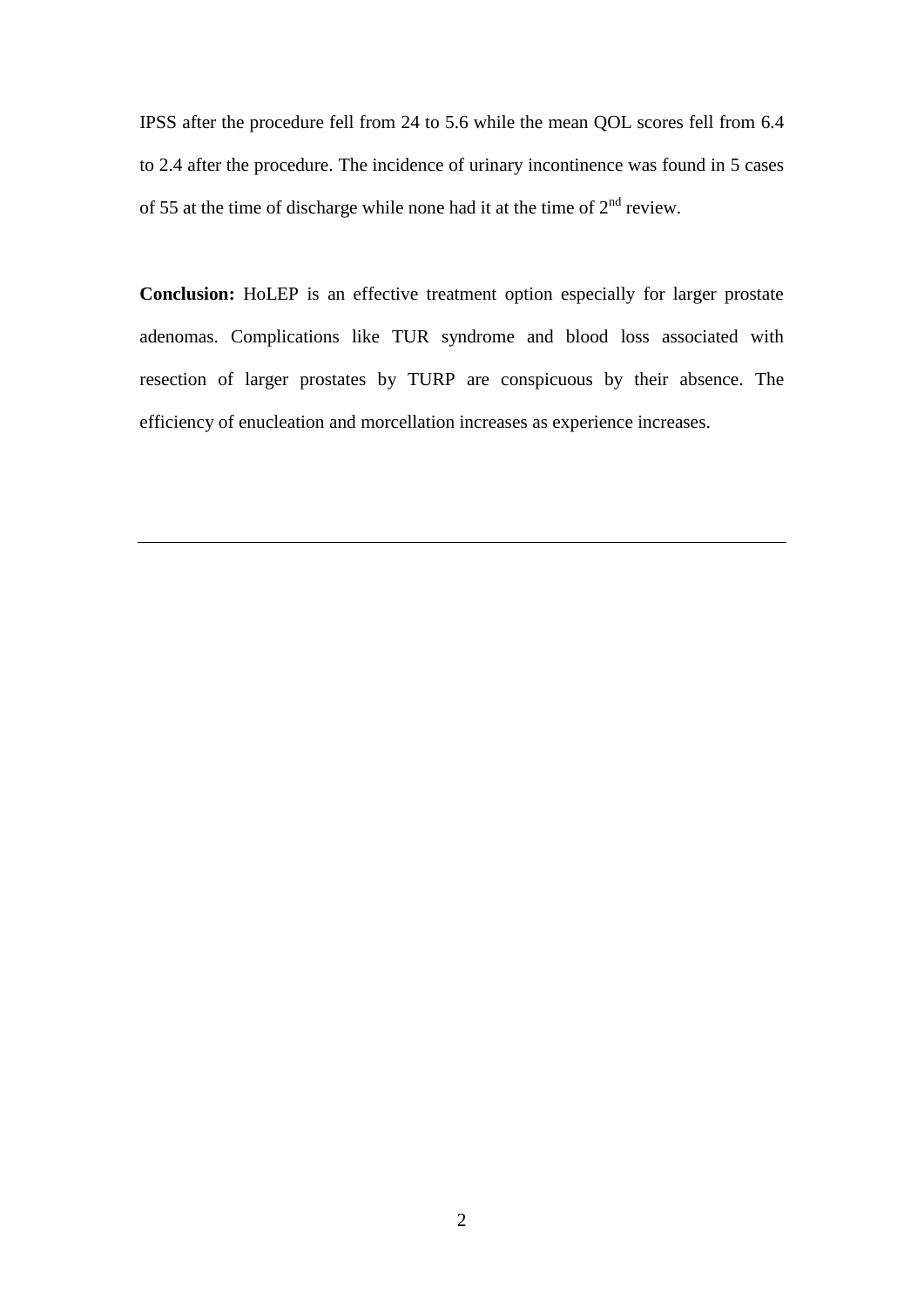#### **Introduction**:

The use of the holmium: YAG laser for treating BPH has developed substantially over the last decade. The Ho: YAG laser is used to cut tissue by vaporization and coagulate blood vessels simultaneously at a depth of 1-2mm, generating minimal histological damage. The intrinsic properties of the laser combined with the enucleation concept gives HoLEP an advantage over TURP in several aspects i.e., decreased bleeding, decreased catheter time and bladder irrigation time, no prostate size limitation and no TUR syndrome.

# **Patients and Methods**:

Between July 2004 when HoLEP was first introduced in our hospital till June 2005, 55 patients were operated by the HoLEP by a single urologist in our hospital. No specific exclusion criteria were used and the surgeon performed all the cases referred to him using the HoLEP technique. The laser was set at an energy of 2J and frequency of 40Hz or 50Hz. The first few cases were at set at a frequency of 50Hz while the last 15 were set at 40Hz.

The mean haemoglobin fall, mean change in Na<sup>+</sup> levels, need for irrigation, mean duration of irrigation, mean time for trial removal of catheter, duration of hospital stay, incidence of incontinence at discharge were made note of. To calculate how the duration for enucleation improved with the number of cases, the weight of specimen enucleated per minute was calculated for each case. Similar calculation was done for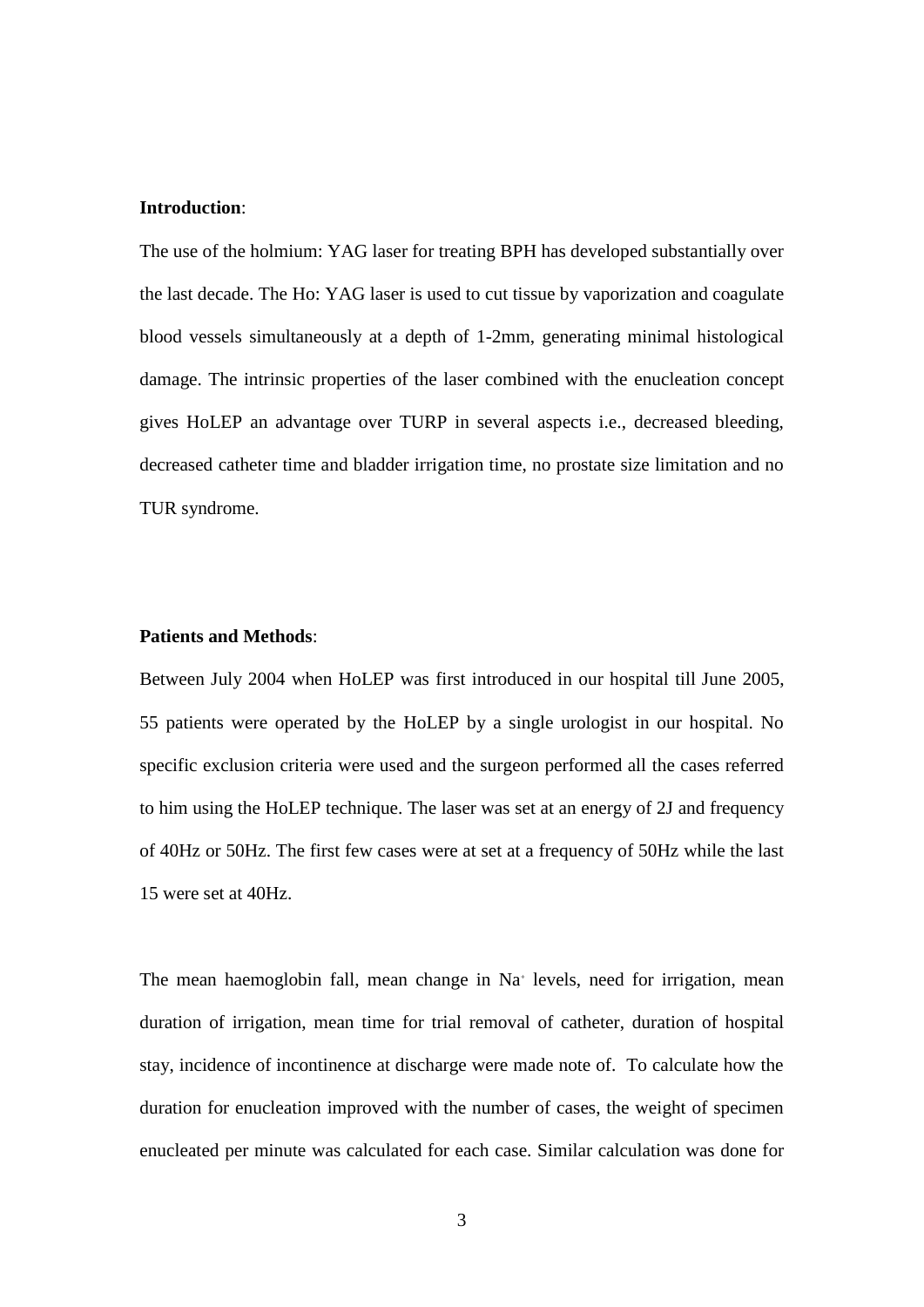the morcellation time too. These values were then plotted in a graph and a trendline drawn to study the learning curve.

The total duration of enucleation was defined as the interval between introducing the resectoscope and inserting the catheter.

Briefly the important steps were:

- 1. Incisions at the 5 and 7'o clock positions extending from a point distal to the ureteric orifice to each side of the verumontanum.
- 2. Deepening of the groove to the level of the surgical capsule. As the groove is developed, it should also be undermined and widened to allow the separation of the lateral lobes and the median lobe.
- 3. Enucleation of the median lobe.
- 4. Creation of anterior groove at 12 o'clock position
- 5. Separation of the right lobe from the capsular floor. The plane between the capsular floor and right lobe should be developed proximally towards the bladder. Completion of the right lobe enucleation.
- 6. Enucleation of the left lobe.
- 7. Achieving hemostasis by coagulation.
- 8. Morcellation under direct vision.
- 9. Catheterisation +/- irrigation.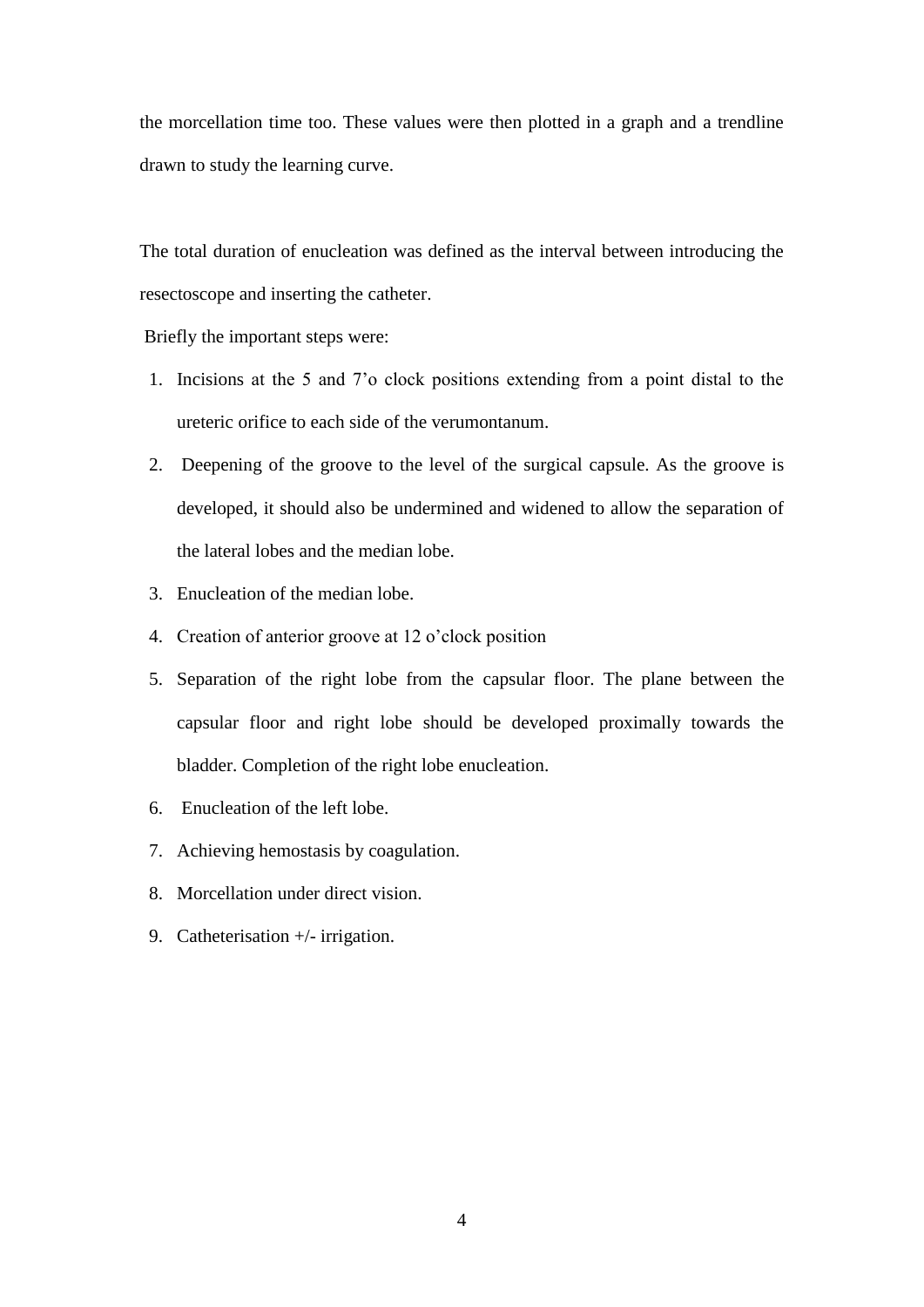#### **Results**:

### *Patient characteristics*

The age patient mean of the 55 patients treated was  $74.47 \pm 8.27$  years (range 59-89). Of the 55 who were treated, 30 had catheters put in pre-operatively either for acute or chronic retention, while 25 had severe Lower Urinary Tract Symptoms (LUTS). The mean time between catheterisation and the procedure was 4.6 months (2-11 months).

### *Perioperative data*

Table 1 lists the perioperative results. The mean actual weight of enucleated tissue was  $61.87 \pm 39.67$  gm (range  $7.5 - 180$  gm). The average rate of tissue enucleated per minute  $0.808 \pm 0.46$  gm/min (Fig. 3) while the average rate of tissue morcellated per minute is  $2.71 \pm 1.82$  gm/min (Fig. 4). The mean decrease in haemoglobin level is  $1.29 \pm 1.52$  gm/dL (Fig. 1) while the mean fall in Na+ levels is  $1.26 \pm 3.04$  mmol/L (Fig. 2). No case had TUR syndrome. 2 patients required post-operative blood transfusion because of heavy hematuria in the  $1<sup>st</sup>$  48 hours. Histological examination revealed adenocarcinoma (Gleason's grade 3+3) in 6 patients. One patient developed lower abdominal distension towards the end of the procedure. Hence a laparotomy was done which revealed about 50ml of clear fluid in the Retzius pre-peritoneal space while there was no fluid intraperitoneally. There was no obvious bladder injury. 18 cases were put on continuous bladder irrigation, while irrigation started for 6 cases in the  $1<sup>st</sup>$  4 hours because of dark hematuria or clot retention. The rest 31 out of 55(56.4%) cases did not have irrigation.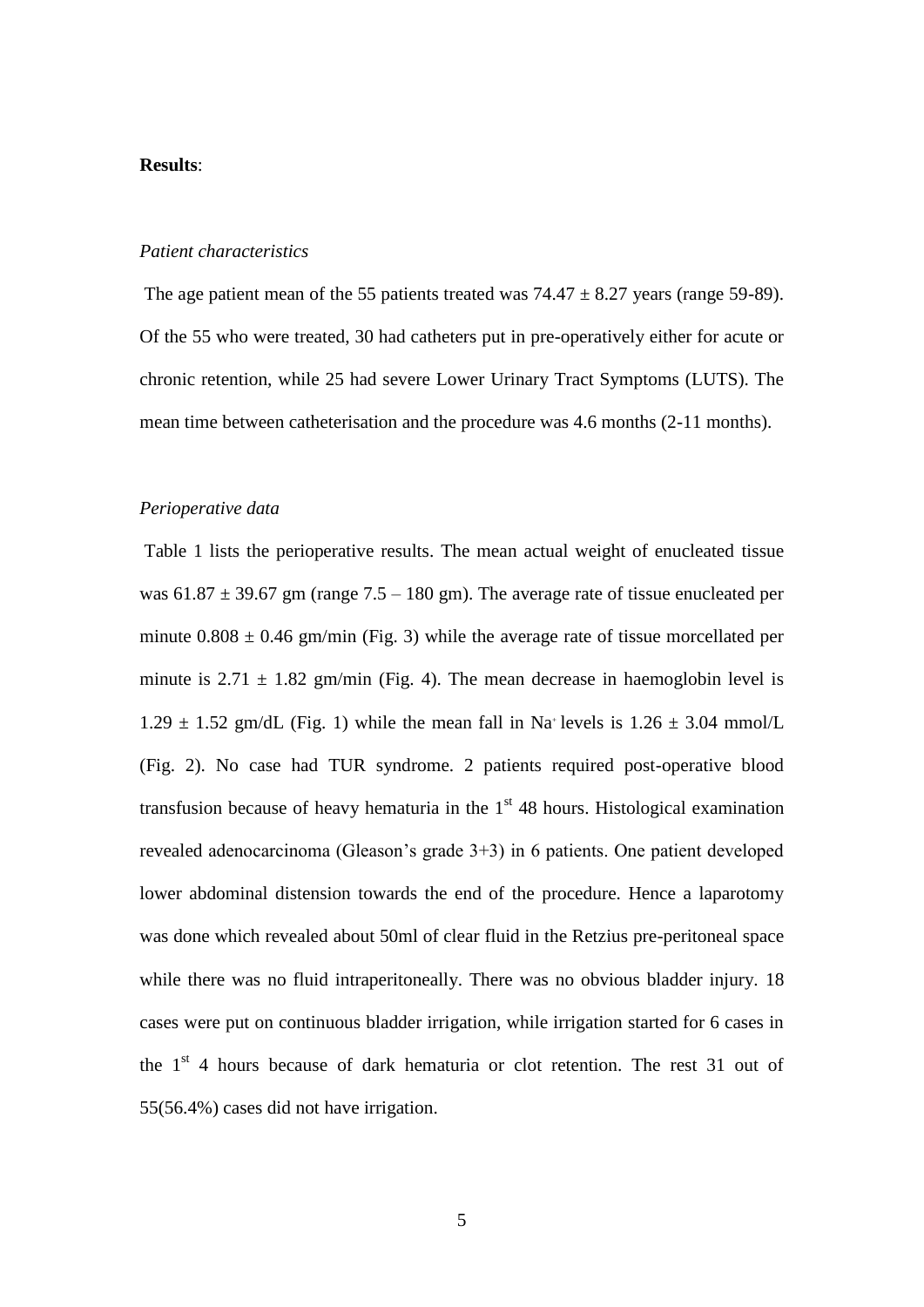|                                                      | $Mean \pm SD$      |
|------------------------------------------------------|--------------------|
| Age (in years)                                       | $74.47 \pm 8.27$   |
| Weight of prostate enucleated (in grams)             | $61.87 \pm 39.67$  |
| Total Operative Time (in min)                        | $102.63 \pm 44.34$ |
| Total Enucleation Time (in min)                      | $76.36 \pm 30.86$  |
| Total Enucleation Time / gram of tissue (in gm/ min) | $0.808 \pm 0.46$   |
| Total Morcellation Time (in min)                     | $26 \pm 18.06$     |
| Total Morcellation Time / gram of tissue(in gm/min)  | $2.71 \pm 1.82$    |
| Fall in haemoglobin levels (in gm/L)                 | $1.29 \pm 1.52$    |
| Fall in Serum Sodium levels (in mmol/L)              | $1.26 \pm 3.04$    |
| Time to TWOC (in hours)                              | $26 \pm 11.19$     |
| Hospital Stay from surgery (in hours)                | $42.30 \pm 23.86$  |

TABLE 1: *Perioperative data on 55 patients*

#### *Complications and postoperative course*

6 patients had post-operative pyrexia though their blood and urine cultures showed no growth. There were given a 3 day course of ciprofloxacin 500gm twice a day. 4 patients had clot retention which required bed-side bladder wash, clot removal and continuous bladder irrigation. 1 patient was on heparin infusion post-operatively because of he had a mechanical heart valve and was on warfarin for 15 years. Also 5 patients had to rewarfarinised. They had longer hospital stay to optimize their warfarin levels.

The total successful TWOC's were 81% (Fig. 5). Of these the patients who were on catheter pre-operatively had a success of 86.7% (26/30) while 80% (20/25) patients who were operated for LUTS were successful at  $1<sup>st</sup> TWOC$  (Fig. 6). Those who were unsuccessful were sent home on catheter and asked to come back to the clinic after 2 weeks for a re-TWOC. All but 2 were successful (Fig.7). These 2 patients were taught intermittent self-catheterisation and are on follow-up. (1 of them had been catheterised pre-operatively for chronic retention and the other had severe LUTS).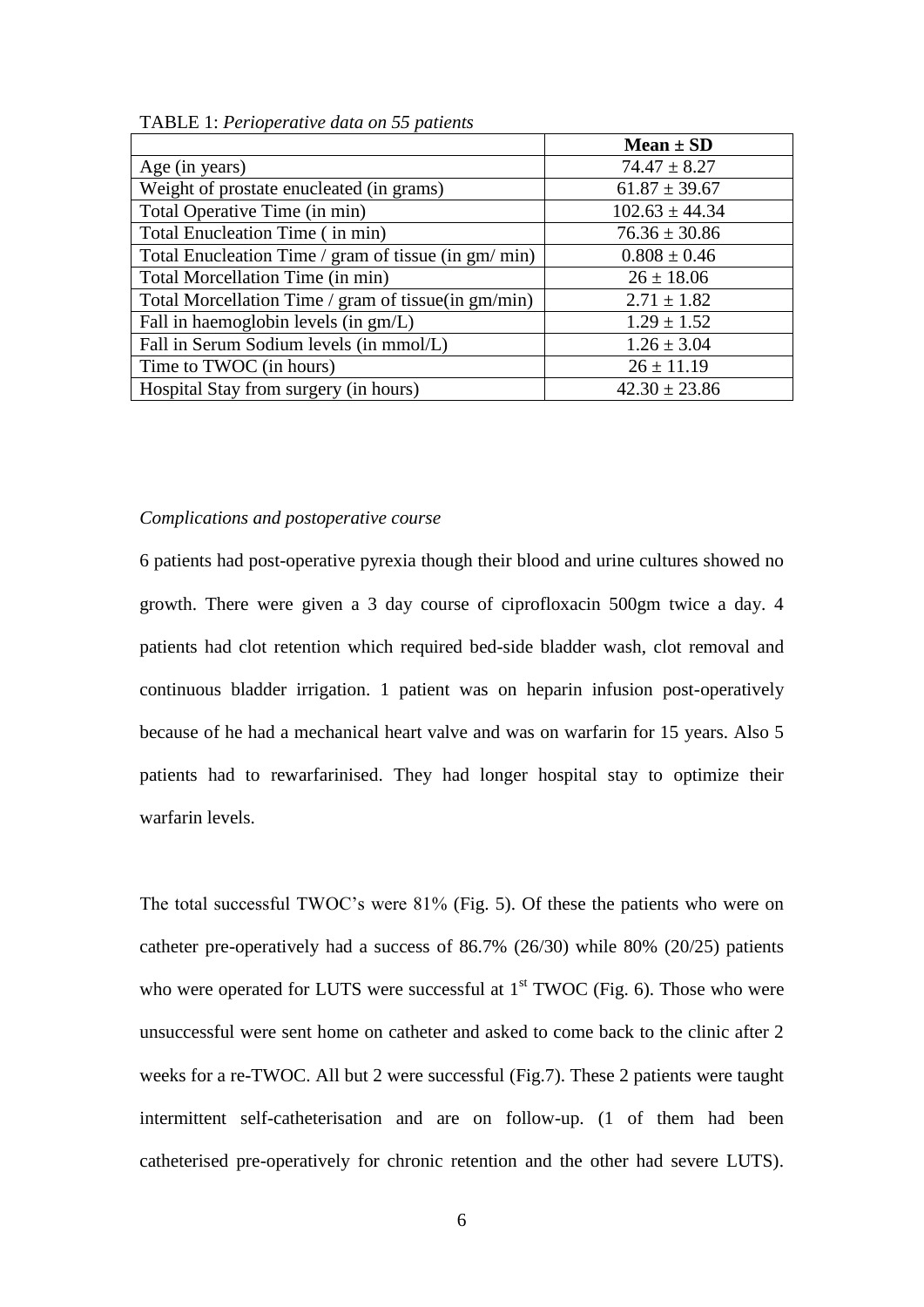The mean hospital stay after surgery was  $42.30 \pm 23.86$  hours (Fig. 8). This also included patients who had to have the warfarin levels optimized before discharge.

5(10.9%) patients had incontinence at the time of discharge. They were taught pelvic floor exercises. At  $1<sup>st</sup>$  review 3 months later, 3 had become dry and the other two had not done their exercises. At the  $2<sup>nd</sup>$  review, none had urinary incontinence. The mean I-PSS score and QOL score pre-operatively were 24 and 5.6, while at first follow-up were 6.4 and 2.4 respectively.

Figure 1:

Graph showing the pre-operative and post-operative haemoglobin levels. 2 of the patients with post-operative haemoglobin less than 8gm/L required transfusions.



**Haemoglobin levels**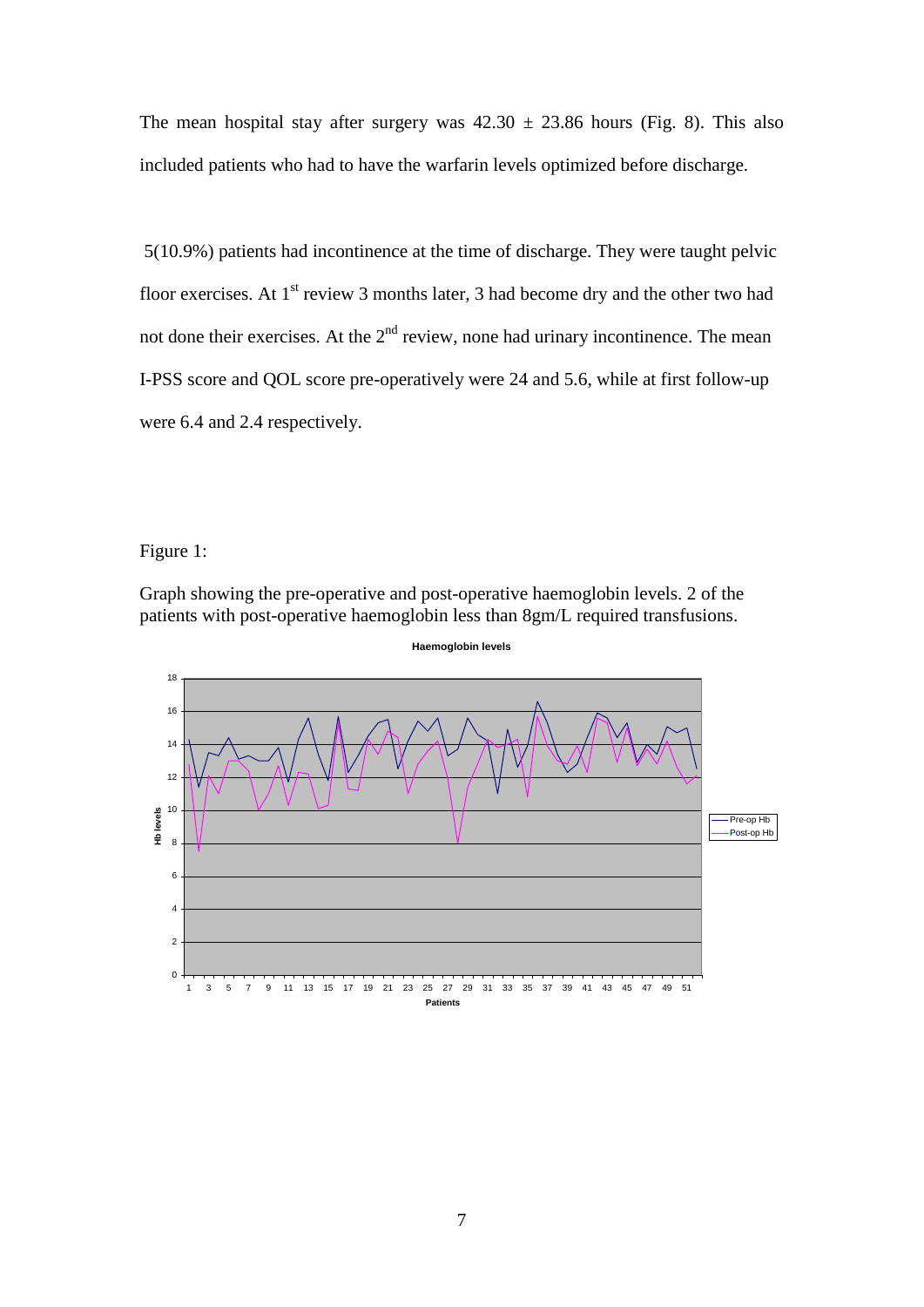Figure 2 :

Graph showing the pre-operative and post-operative Na<sup>+</sup> levels. None of the patients had TUR syndrome.





Graph depicting the rate of enucleation of all cases. The trendline plotted through the values shows an upward inclination.

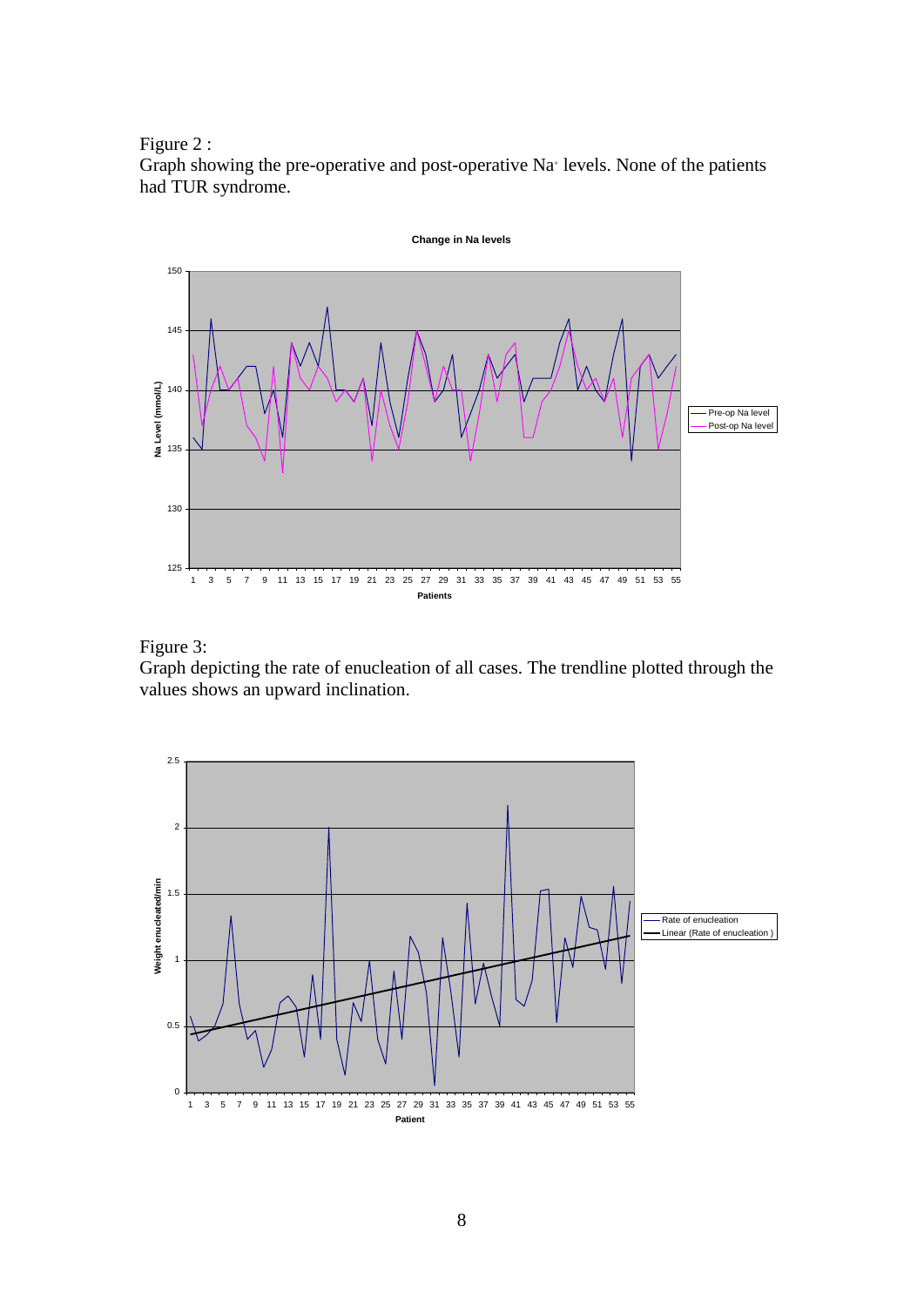Figure 4:

Graph depicting the rate of morcellation of all cases. The trendline plotted through the values also shows an upward inclination.



Figure 5:

Graph showing the 'time for catheter removal' post-operatively. The trendline has shown a gradual decline.

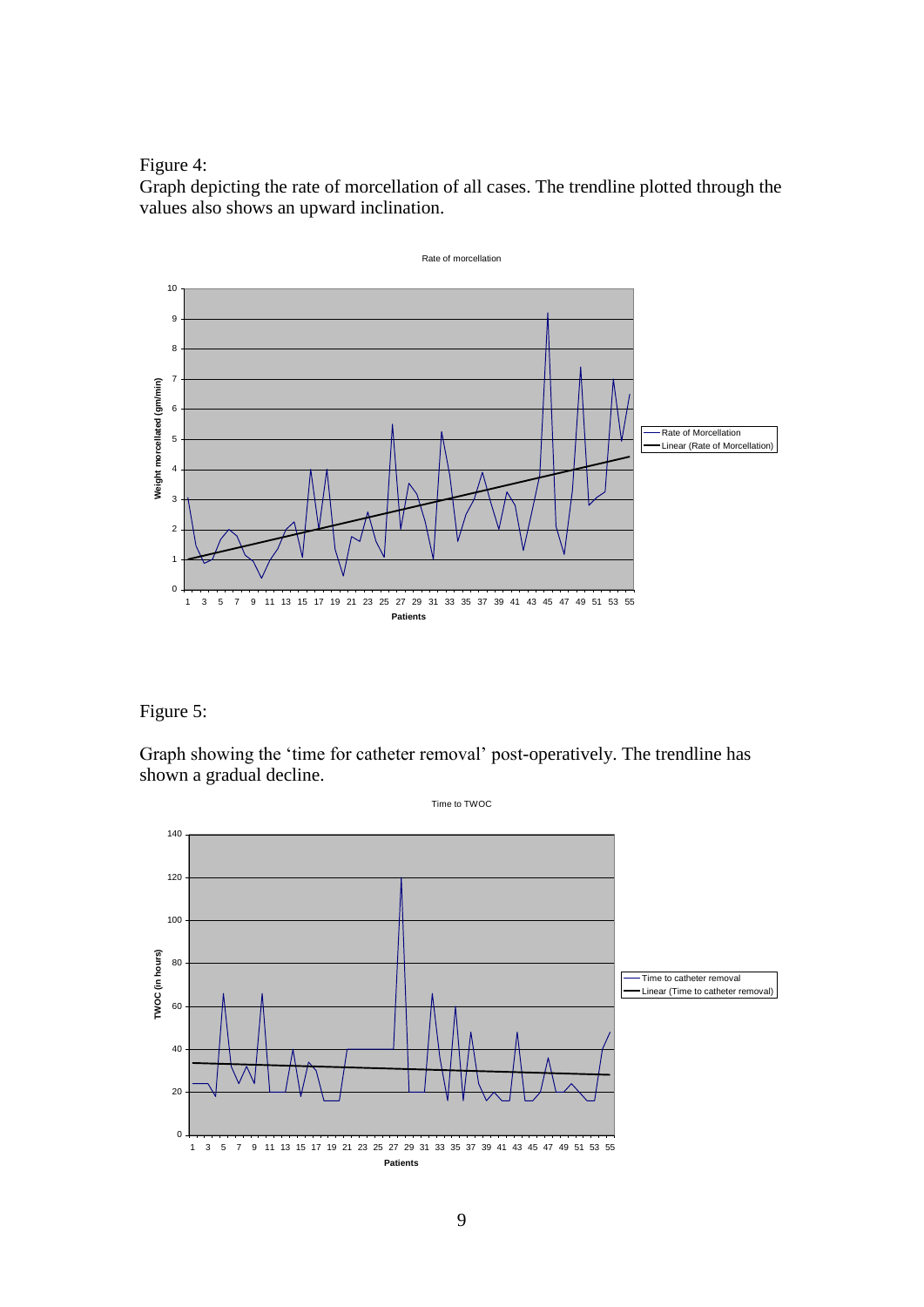Figure 6:

Graph showing the percentage of successful trial without catheters in patients who were on pre-operative catheters and those who were operated for LUTS.



**Successful 1st catheter removals**

Figure 7:

Graph showing the successful catheter removals at discharge and at 2 weeks postoperatively.



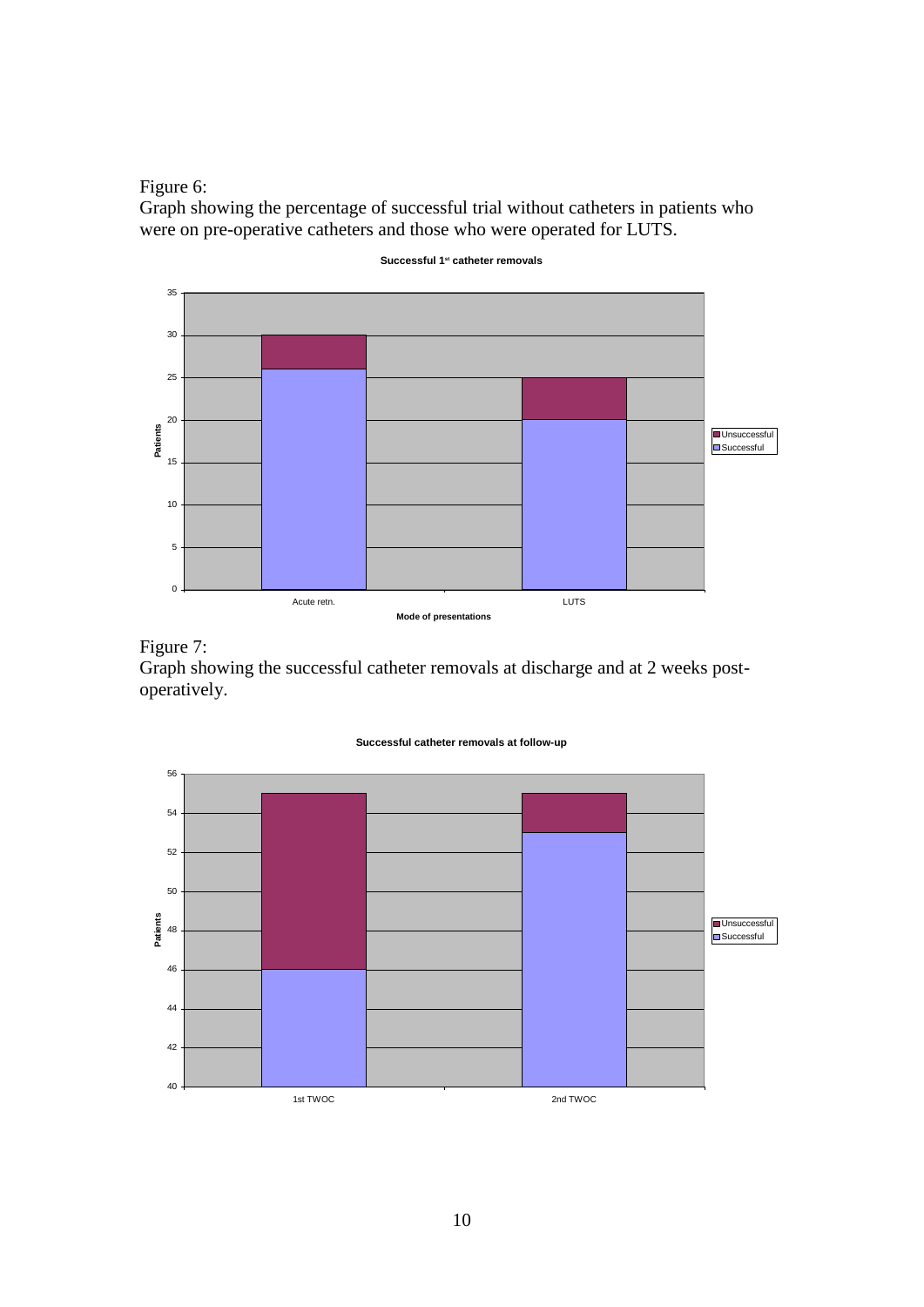Figure 8

Graph showing the Hospital stay of patients after surgery. The trendline has remained constant.



#### *Learning curve*

As seen in fig. 3, when the values of the amount of tissue enucleated per minute are plotted and a trendline drawn, it shows a definite upward trend. The mean enucleation time for the  $1<sup>st</sup> 10$  cases is 0.9 gm/min while for the last 10 cases is 2.02gm/min. The critical value of 1gm/min enucleation time is achieved around the  $40<sup>th</sup>$  case. The mean morcellation time for the  $1<sup>st</sup> 10$  cases is 1.42gm/min while for the last 10 cases is 4.42 gm/min. Therefore, the trendline for the morcellation time also shows and upward curve.

## **Discussion**:

Over the last decade, HoLEP has gained acceptance among the urologists as a suitable method for treating BPH with comparable results. It is, in fact, a fusion of the concept of enucleation used in open prostatectomy with the concept of minimal invasiveness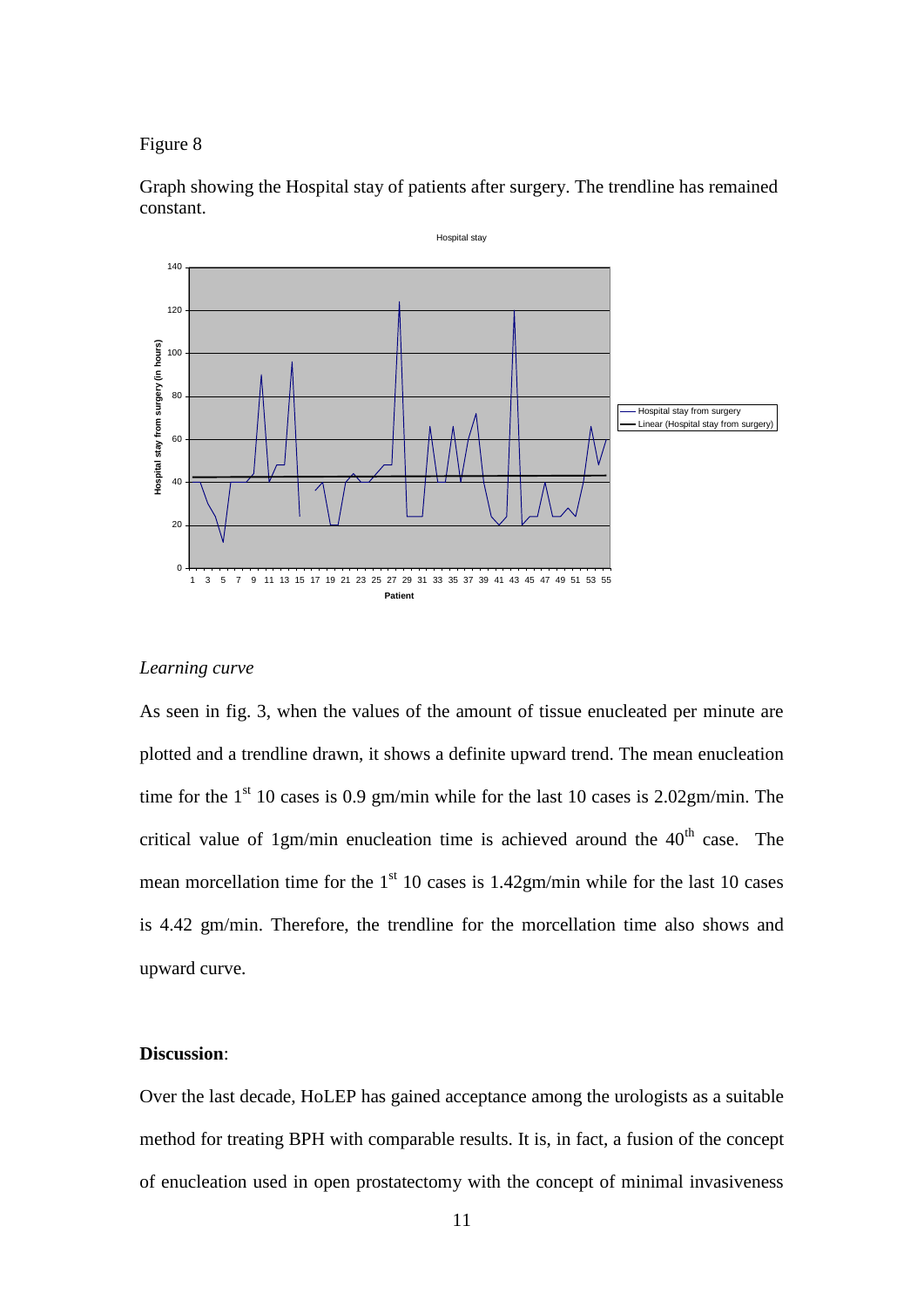of endoscopic surgery. The advantage of this technique though is that it is under direct vision unlike open prostatectomy and virtually all bleeders are coagulated.

The other advantage of HoLEP compared to TURP is the relatively bloodless field and therefore better visibility. That the procedure gives excellent hemostasis with minimal blood loss is reconfirmed by our results of a mean haemoglobin loss of just 1.29gm/L. Another absolute advantage as seen from our results is the nil incidence of TUR syndrome even for longer procedures and larger enucleations of over a 100 grams.

The difficulties encountered in HoLEP initially include tissue recognition, i.e., between the adenoma and the capsule. While the adenoma is distinctive yellow-brown when cut, the capsule is whitish with several layers of concentric fibres. The plane of enucleation is between them.

Though some groups have mentioned that holmium laser enucleation has a learning curve of 20 to 30 cases, in this study, we find that if the enucleation rate of 1gm/min is considered as a critical point in the learning curve, it is achieved around the  $40<sup>th</sup>$ case.

Bladder injury during tissue morcellation has been described in a few papers. However, we did not encounter any incidence of tissue morcellation. Probably because it was ensured that the bladder was kept adequately filled during the entire procedure.

12